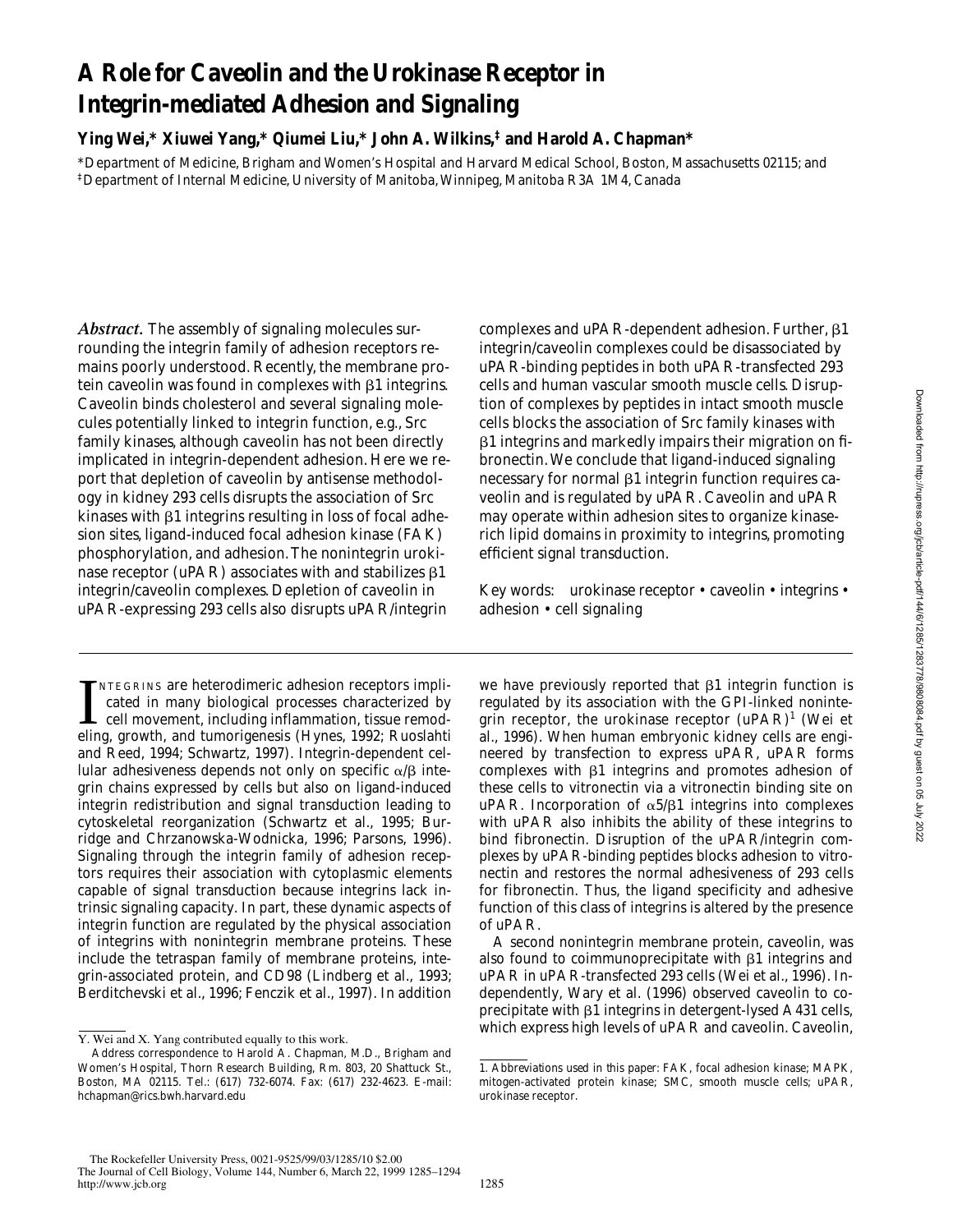discovered as an Src kinase substrate, is an  $\sim$ 21-kD membrane protein which binds cholesterol and a number of signaling molecules potentially linked with integrin function: Src family kinases, heterotrimeric G proteins, and H-ras (Li et al., 1995, 1996a). Caveolin has an intrinsic propensity to oligomerize and it is currently thought caveolin oligomers contribute to formation of cholesterol-sphingolipid-rich microdomains within membranes and the distinct membrane structures termed caveolae (Parton, 1996; Harder and Simons, 1997). Caveolae are enriched in a number of nonreceptor signaling proteins and growth factor receptor tyrosine kinases, but are not known to contain integrins (Lisanti et al., 1994; Mineo et al., 1996). However, while this work was in progress it was reported that a fraction of cellular caveolin associates with  $\beta$ 1 integrins and promotes Fyn-dependent Shc phosphorylation in response to integrin ligation, leading to mitogen-activated protein kinase (MAPK) activation and cellular growth (Wary et al., 1998). In this report we provide direct evidence that caveolin is also important to  $\beta$ 1 integrin-dependent fibronectin adhesion and focal adhesion kinase (FAK) activation and propose that this operates, at least in part, by virtue of the ability of caveolin to regulate Src family kinase activity surrounding integrins. Thus, caveolin appears to be a general regulator of  $\beta$ 1 integrin function.

# *Materials and Methods*

#### *Generation and Transfection of Caveolin cDNA and Antisense Constructs*

Human caveolin-1 cDNA was generated by reverse transcription and polymerase chain reaction, subcloned into TA cloning vector (Invitrogen), verified by nucleotide sequencing (Sequenase; United States Biochemical), digested with BamHI and Xhol, and then subcloned into the inducible expression vector pML1 (Lukashev et al., 1994) in an inverted order. Cells were transfected by electroporation, clones selected in hygromycin, and levels of caveolin-1 assessed by immunoblotting after overnight culture with 3  $\mu$ M CdCl<sub>2</sub>. Caveolin cDNA was also subcloned into the CMV promoter-driven expression vector, pCEP9 (Invitrogen), and clones selected by growth in G418. Transfected cells were then screened for protein expression via immunoblot with antibody specific for caveolin-1 (Transduction Labs).

#### *Adhesion and Binding Assays*

Cells  $(5 \times 10^4)$  were seeded in fibronectin  $(5 \mu g/ml)$ ; Sigma Chemical Co.) or vitronectin (1  $\mu$ g/ml; Becton Dickinson) coated 96-well tissue culture plates, incubated at  $37^{\circ}$ C for 1 h, and adherent cells quantified as described previously (Wei et al., 1996). Before the adhesion assay, antisense caveolin 293 or uPAR/293 cells were induced with 3  $\mu$ M CdCl<sub>2</sub> at 37°C for 8 h.

Fibronectin binding was assessed on cells seeded in polylysine-coated 96-well tissue culture plates, cultured overnight, induced with 3  $\mu$ M CdCl<sub>2</sub> at  $37^{\circ}$ C for 8 h, and then washed with binding buffer (DMEM, 1 mg/ml BSA). Half of the cells were treated with  $\beta1$  integrin activating antibody TS2/16 (3  $\mu$ g/ml; Endogen) at 4°C for 30 min, and then all cells were incubated with buffer containing  $125I$ -fibronectin (1, 5, and 10 nM) at  $4^{\circ}$ C for 1.5 h. After washing, cells were lysed in 0.2% SDS, 0.2% Triton X-100, 10% glycerol in PBS for 30 min, and radioactivity was measured. Nonspecific binding was determined by inclusion of 0.5 mM RGDS (American Peptide Co.) in the reaction mixture.

# *Flow Cytometry*

Cells transfected with caveolin antisense constructs were induced with 3  $\upmu\mathrm{M}$ CdCl<sub>2</sub> at 37°C for 8-18 h. Cells were then detached and incubated with PBS containing 0.1% BSA and primary antibodies to uPAR (R2) or integrins  $\beta$ 1 (JB1A) (Wilkins et al., 1996),  $\alpha$ 5 $\beta$ 1 (Chemicon), and  $\alpha$ v (L230) (American Type Culture Collection) on ice for 30 min. After washing, cells were incubated with FITC-conjugated goat anti–mouse IgG (Sigma Chemical Co.) and analyzed on a flow cytometer (FACScan®; Becton Dickinson).

# *Immunofluorescence and Confocal Fluorescence Microscopy*

To assess the distribution of caveolin and  $\beta$ 1 integrins, human saphenous vein smooth muscle cells (SMC) and 293 or uPAR/293 cells coexpressing caveolin were cultured overnight on glass coverslips in 10% FBS. After washing, cells were incubated for 30 min with JB1A and/or K20 (Immunotec) antibodies to  $\beta$ 1 or isotype controls at 4°C and fixed for 20 min in 3.7% paraformaldehyde. Fixed cells were permeabilized and incubated with rabbit polyclonal antibody to caveolin (Transduction Labs) for 30 min at room temperature, then incubated with FITC- or Rhodamine red– conjugated secondary antibodies and coverslips mounted in Prolong (Molecular Probes). Fluorescence staining was analyzed by confocal laser (model MRC1024; Bio-Rad Laboratories) attached to a Zeiss microscope (model Axiovert S100) using separate filters for each fluorochrome. Optical planes were imported into Adobe Photoshop and processed. To visualize integrin and caveolin clustering, SMC in suspension were incubated with FITC-K20  $\beta$ 1 antibodies without or with goat anti-mouse secondary antibodies for 1 h at 37°C, immobilized on 50  $\mu$ g/ml polylysine-coated coverslips for 10 min, and then fixed and permeabilized as above. Cells were stained for caveolin and analyzed by confocal laser microscopy.

# *Immunoprecipitation and Blotting*

Control or antisense caveolin clones were cultured for 8 h in serum-free DMEM containing  $3 \mu$ M CdCl<sub>2</sub> on either fibronectin ( $5 \mu$ g/ml), vitronectin (1  $\mu$ g/ml), or polylysine (50  $\mu$ g/ml) and lysed on ice for 30 min in buffer containing 50 mM Hepes (pH 7.5), 150 mM NaCl, 1% Triton X-100, 1 mM sodium orthovanadate, 1 mM phenylmethyl-sulfonylfluoride, and leupeptin (10  $\mu$ g/ml). After preclearing with protein A-agarose, lysates were incubated with antibodies to  $\beta$ 1 integrin (JB1A) or cortactin (Upstate Biotechnology Inc.) at  $4^{\circ}$ C overnight. In some experiments, the lysates were made  $10 \mu$ M in the caveolin-related peptide, cav-1 (DGIWKASFT-TFTVTKYWFYR), or the control cav-x peptide (WGIDKAFFTTSTV-TYKWFRY), in 0.25% DMSO (Michel et al., 1997). The cav-x peptide has an identical amino acid composition and 60% identical sequence to the cav-1 peptide. The immunoprecipitates were blotted with caveolin antibody (Transduction Labs), stripped, and reblotted for Src family kinases (Santa Cruz Biotech), cortactin, or 4G10 (Upstate Biotechnology Inc.). To analyze FAK and EGF receptor activation, clones were induced with CdCl<sub>2</sub> and plated on fibronectin- or polylysine-coated 100-mm dishes or their  $\beta$ 1 integrins clustered with antibodies. Cells were lysed or stimulated with EGF (10 ng/ml; Upstate Biotechnology Inc.) for 5 min before lysing in RIPA buffer (150 mM NaCl, 50 mM Tris-HCl, pH 7.5, 1% deoxycholate, 0.1% SDS, 1% Triton X-100) supplemented with protease inhibitors. Lysates were immunoblotted for ErbB-2, -3, and -4 (Santa Cruz Biotech) and phosphotyrosine (Upstate Biotechnology Inc.).  $\beta$ 1 immunoprecipitates from m1–m5 clones were immunoblotted with uPAR antibody 399R (American Diagnostica).

#### *Kinase Assay*

To measure total enzymatic activity of  $\beta$ 1-associated Src kinases, induced cells were lysed in Triton X-100 buffer and immunoprecipitated with  $\beta$ 1 antibody (JB1A). The immunocomplexes were suspended in 24  $\mu$ l of reaction solution containing 50 mM Pipes, pH 7.0, 10 mM MnCl<sub>2</sub>, 5  $\mu$ g of acid-denatured enolase, 10  $\mu$ M ATP, 10  $\mu$ Ci of [ $\gamma$ -<sup>32</sup>P]ATP, and reacted at room temperature for 10 min. The kinase reaction was stopped by sample buffer, and samples were resolved on 10% SDS-PAGE and visualized by autoradiography.

For determination of basal activity of Src, induced cells were lysed in RIPA buffer and  $\sim$ 500 µg of lysate immunoprecipitated with Src mAb (Calbiochem) and procedures described above followed.

# *Phospho-MAPK Assay*

SMC were plated onto fibronectin- (5  $\mu$ g/ml) or polylysine-coated (50  $\mu$ g/ ml) dishes at 37°C for 20 min in serum-free DMEM/BSA with or without peptide 25 or 36 (75  $\mu$ M). Cells were lysed in RIPA buffer and immuno-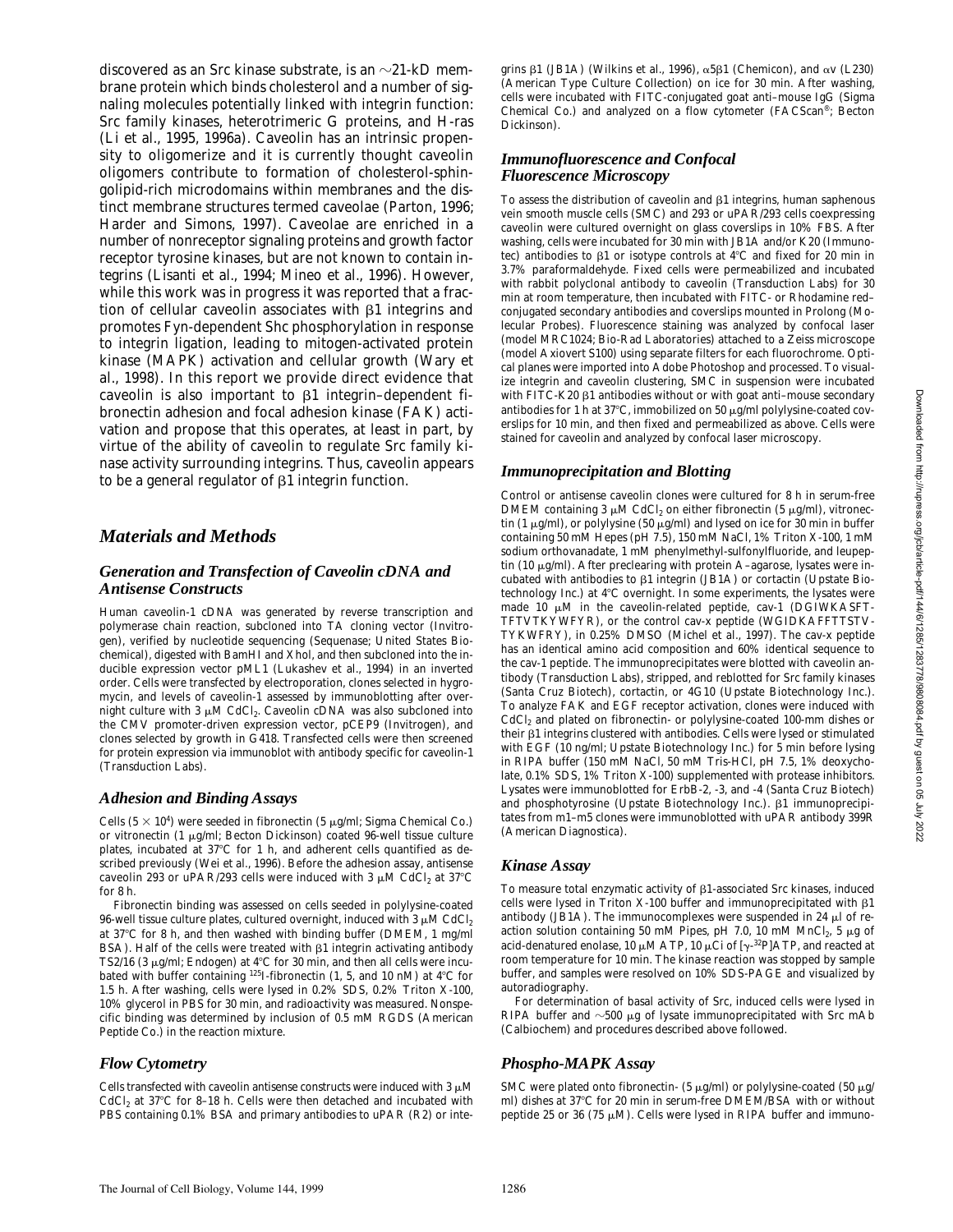blotted with phospho-specific MAPK antibody which detects p42 and p44 MAPK catalytically activated by phosphorylation at Tyr204/Thr202 (New England Biolabs). The membrane was stripped and reprobed for total MAPK protein as control.

#### *Migration Assay*

Passage 1-3 SMC (10<sup>5</sup>) were seeded into Transwell (Costar; Becton Dickinson) inserts containing  $8-\mu m$  polycarbonate filters precoated on the bottom with fibronectin, and then cultured overnight in serum-free DMEM containing BSA (5 mg/ml) with or without peptide 25 or 36 (50-100  $\mu$ M). Cells on both sides of the filter were detached by trypsin-EDTA and counted. All assays were performed in triplicate and the data expressed as percent inhibition by the peptides.

# *Results*

#### b*1 Integrins and Caveolin Partially Colocalize*

Because caveolin oligomers are relatively insoluble in nonionic detergents, the reported association between  $\beta 1$  integrins and caveolin could possibly be an artifact of cellular disruption by detergents. Therefore, the distribution of  $\beta$ 1 integrins and caveolin in cells in situ was assessed by immunostaining. Primary cultures of human vascular SMC (Fig. 1, A and B) were examined because these cells express relatively high amounts of  $\beta$ 1 integrins (red) and caveolin-1 (green). Confocal microscopic analysis indicated these two proteins had marked spotty or array-like colocalizations over the cell body of SMC grown on glass coverslips (Fig. 1 C). Substitution of isotype Ig controls for primary  $\beta$ 1 and caveolin antibodies resulted in much weaker or no staining (Fig. 1 D) verifying the specificity of the immunostaining. Because  $\beta$ 1 integrins and caveolin-1 only partially colocalize, we determined if  $\beta$ 1 integrins and caveolin would cocluster. Clustering of SMC b1 integrins in suspension at  $37^{\circ}$ C resulted in the emergence of bright fluorescent signals of integrins (green) (Fig. 1 F) and caveolin (red) (Fig. 1 E) indicating clusters. Superimposition of the signals (Fig. 1 G) confirmed coclustering. No caveolin clustering was observed when the integrins were nonclustered (Fig. 1 H) or nonimmune Ig was substituted for the primary caveolin antibodies (Fig. 1 I). These images indicate that fractions of  $\beta$ 1 integrins and caveolin colocalize and are physically linked in cells before cellular disruption with detergents and are consistent with the hypothesis that caveolin has a role in integrin function.

#### *Caveolin Depletion in 293 Cells Blocks* b*1 Integrin Function*

To explore more directly the importance of caveolin to  $\beta$ 1 integrin function, parental 293 cells were transfected with antisense full-length mRNA for caveolin-1 under the influence of an inducible murine metallothionein promoter. Several clones with inducible suppression of caveolin protein expression were identified and examined. After 12–18 h of induction in the presence of  $3 \mu$ M cadmium, two clones with normal caveolin levels, 6 and 9 (Fig. 2 A), displayed strong adhesion to fibronectin (Fig. 2 B). By contrast, two representative antisense clones, 31 and 32, which had 15– 50% the level of caveolin in parental 293 cells (Fig. 2 A), displayed markedly impaired adhesion to fibronectin (Fig. 2 B). Although 293 cells have only weak vitronectin adhesion, mediated by  $\alpha v\beta5$  and  $\alpha v\beta1$ , this adhesion was also abrogated in caveolin-deficient cells (not shown). As is also indicated in Fig. 2 A, there was substantially less caveolin in these clones even without induction, indicating leakage of antisense expression, which has been reported for this expression vector in previous studies (Lukashev et al., 1994). Adhesion assays mirrored the extent of caveolin depletion: although they were capable of spreading on fibronectin, clones 31 and 32 were less adhesive even in the absence of induction (Fig. 2 B). Nonetheless, clones 31 and 32 grew nearly as well as clones 6 and 9 over many months





*Figure 1.* Caveolin and  $\beta$ 1 integrins colocalize and cocluster. Early passage human SMC (A–C) were cultured in 10% FBS, stained with JB1A/K20 mAb to localize  $\beta$ 1 integrins (A–C), and then fixed/permeabilized and stained with polyclonal caveolin antibodies. Secondary antibodies were then used to visualize optical planes of the cells by confocal microscopy: integrins (red), caveolin (green), and sites of colocalization (yellow). Substitution of isotype mouse Ig and rabbit IgG for primary antibodies resulted in much less or no immunostaining of SMC (D). SMC were also examined for integrin-induced coclustering with caveolin (E–G). SMC were stained in suspension with FITC-K20 antibodies to  $\beta$ 1 integrins followed by clustering with secondary antibodies and then stained for caveolin. In this case integrin (green) and caveolin (red) fluorescent signals emerge and colocalize (E–G) with clustering in comparison with that of nonclustered cells (H) or clustered cells stained without primary caveolin antibodies (I).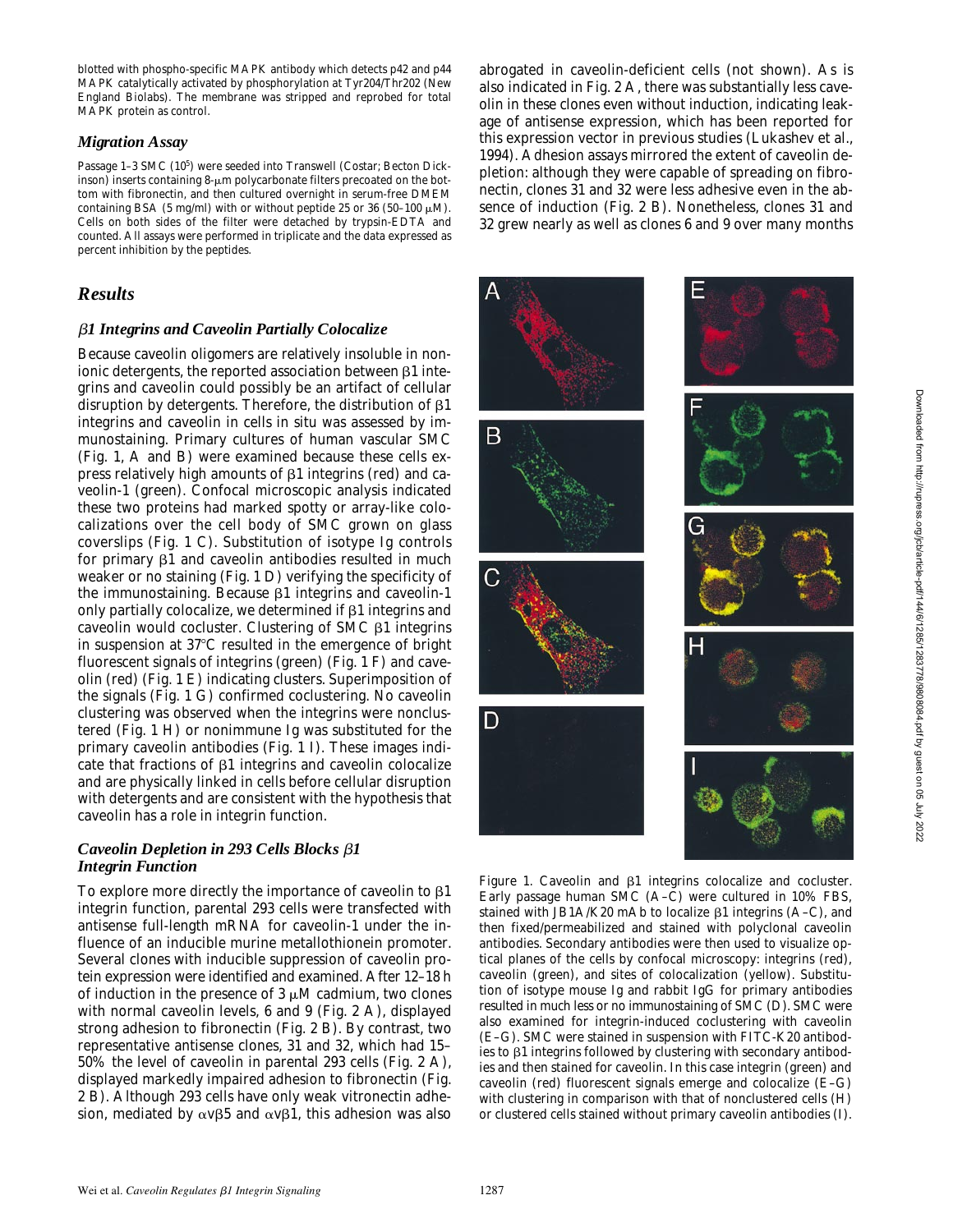of passage. Flow cytometric analyses revealed no differences in surface level of  $\beta$ 1 or  $\alpha$ v or  $\alpha$ 5 $\beta$ 1 heterodimers among these clones (Fig. 2 C), indicating that depletion of caveolin expression affected the function rather than expression of  $\beta$ 1 or its dimerization with  $\alpha$ 5 or other integrins.

Caveolin antisense clones also exhibited time-dependent changes in cell shape with decreasing caveolin expression. Clones 6 and 31 were allowed to spread onto fibronectin for 1 h at  $37^{\circ}$ C, and then antisense caveolin mRNA induced. Within 8 h, clone 31 cells, but not clone 6 cells, became less spread. Within 18 h, clone 31 cells became round (Fig. 2 D) and numerous cells actually detached from the matrix. The shape changes paralleled loss

of focal adhesion sites as indicated by loss of focal paxillin accumulation on ventral surfaces (Fig. 2 D). In spite of the marked changes in adhesiveness and shape, most cells were found to respread and adhere better within hours of removing cadmium.

### *Caveolin Depletion in 293 Cells Does Not Impair Integrin Ligand Binding or Lateral Movement but Blocks Signaling through* b*1 Integrins*

We next considered mechanisms by which caveolin could influence integrin function. Because integrin expression per se was not changed in caveolin-depleted cells (Fig. 2



*Figure 2.* Caveolin is required for  $\beta$ 1 integrin-dependent adhesion to fibronectin. (A) Lysates of 293 cells (clones 6, 9, 31, and 32) expressing antisense caveolin before  $(-)$  and after  $(+)$  cadmium (CdCl<sub>2</sub>) induction were immunoblotted for caveolin-1 and reprobed for cortactin as a control (left). Relative caveolin and cortactin levels among the clones were quantified by densitometry (right) and confirmed in three separate experiments. (B) Clones 31 and 32 with marked depletion of caveolin (A) did not adhere to fibronectin, whereas clones 6 and 9 and control 293 cells adhered avidly. (C) FACS<sup>®</sup> analysis of  $\beta$ 1,  $\alpha$ v, and  $\alpha$ 5 $\beta$ 1 integrin expression on control clone 6, and antisense clone 31 which has a markedly reduced caveolin level. B and C were performed three times with similar results. (D) Photographs of phase images (a and b) and paxillin immunostaining (c and d) of clones 6 and 31 after plating on fibronectin and subsequent induction with

 $10$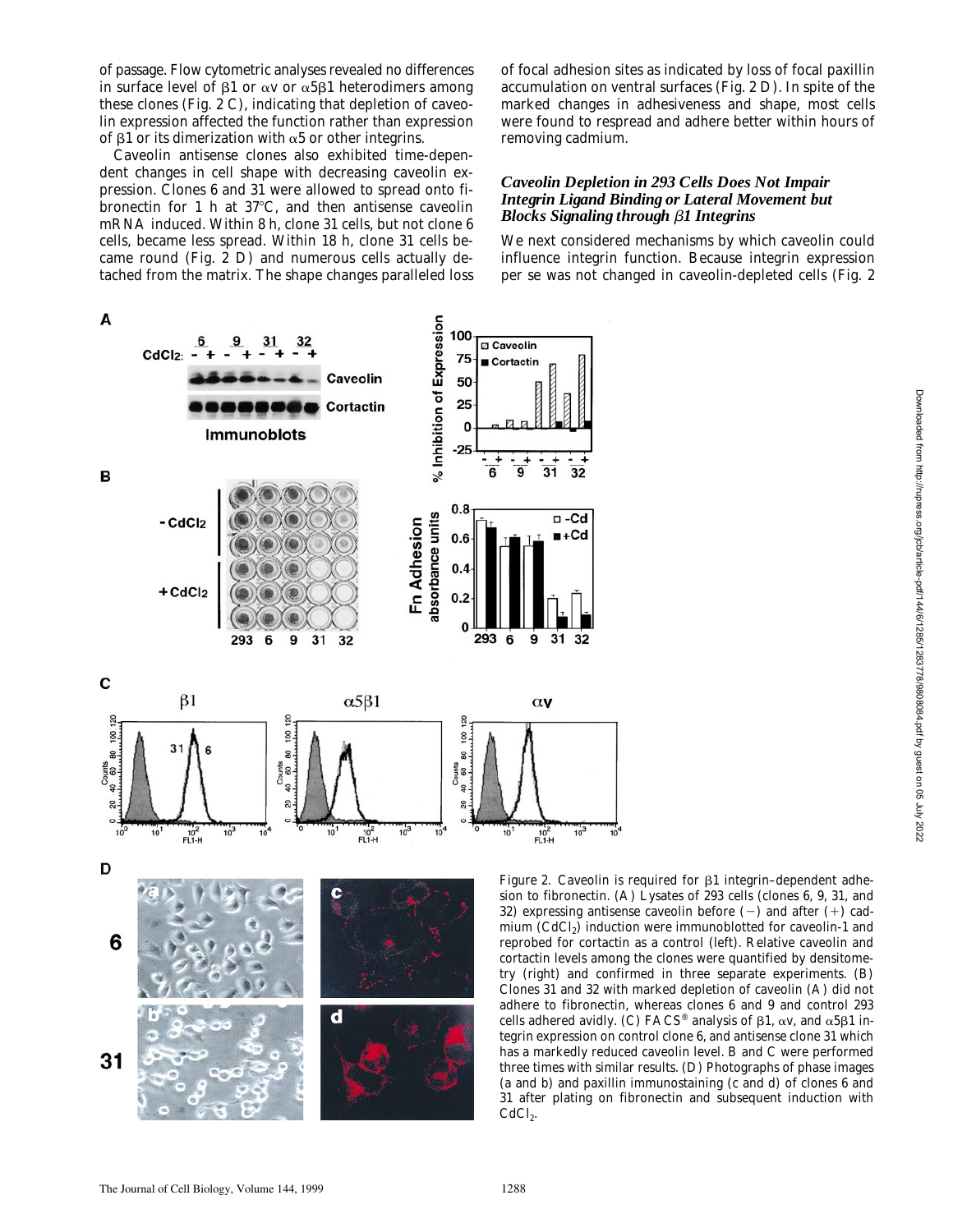C), the capacity of the various clones to bind 125I-fibronectin in the absence and presence of a stimulating antibody (TS2/16) known to promote fibronectin binding by the major fibronectin receptor,  $\alpha$ 5 $\beta$ 1, was determined (Masumoto and Hemler, 1993). After induction, clones 6 and 31 were found to bind fibronectin equally at  $4^{\circ}$ C and exposure of the cells to TS2/16 enhanced fibronectin binding to a similar degree (Fig. 3 A), indicating that the affinity states of  $\alpha$ 5 $\beta$ 1 in control and caveolin-depleted clones are similar. Further, when surface  $\beta$ 1 integrins were crosslinked by antibodies, the  $\beta$ 1 integrins of normal (clone 6) and caveolin-depleted cells (clones 31 and 32) clustered equally well as judged by confocal microscopic analysis (not shown). In spite of the capacity of  $\beta$ 1 integrins on caveolin-depleted clones to engage ligand, the changes in cell shape and adhesiveness provoked by caveolin depletion (Fig. 2) could not be reversed by the stimulatory  $\beta 1$ integrin antibody (TS2/16). These data imply that a postreceptor binding event(s) important to adhesion, rather than binding per se, is most likely impaired in caveolin-depleted cells.

Src family tyrosine kinases are required for fibronectin receptor  $\alpha$ 5 $\beta$ 1 and vitronectin receptor  $\alpha$ v $\beta$ 5-mediated cell adhesion (Bergman et al., 1995; Kaplan et al., 1995). Moreover, tyrosine phosphorylation of FAK and other signaling molecules important to cytoskeletal reorganization and cell spreading after ligand engagement of  $\beta$ 1 integrins may depend on interactions between FAK and Src family kinases (Parsons, 1996; Schlaepfer and Hunter, 1997). Because caveolin has been shown previously to interact with c-Src (Li et al., 1996 a,b), it is possible that integrin-mediated tyrosine phosphorylation depends on caveolin. To test this hypothesis, we initially treated 293 cells with the tyrosine kinase inhibitor genestein (100  $\mu$ M) and noted that 293 cells failed to attach and spread on fibronectin (data not shown). When  $\beta$ 1 integrins were clus-

tered with antibodies or 293 cells were allowed to adhere to fibronectin, increased FAK phosphorylation was apparent (Fig. 3, B and C). In contrast, 293 cells with suppressed caveolin expression failed to exhibit FAK phosphorylation whether in response to antibody-induced clustering or ligand binding. This defect was not a general defect in tyrosine phosphorylation as autophosphorylation of ErbB-2, an EGF receptor–like tyrosine kinase, after binding of EGF, was not different between control and caveolin-deficient clones (Fig. 3 D).

The  $\beta$ 1 integrins were next examined for interaction with nonreceptor tyrosine kinases by coprecipitation. Caveolin depletion of 293 cells (clones 31 and 32) resulted in loss of caveolin and Src family kinases in the  $\beta1$  immunoprecipitates (Fig. 4 A). The antibody used in this experiment was a pan-Src antibody recognizing multiple members of the *src* gene family. In additional experiments using specific antibodies we found c-Src, Fyn, and Yes in the  $\beta1$  immunoprecipitates, all of which were almost completely lost in the  $\beta1$  immunoprecipitates of caveolindepleted cells (not shown). A major substrate for Src kinase, cortactin, implicated in adhesion and migration (Vuori and Ruoslahti, 1995), was also markedly depleted in these precipitates. In situ kinase assays of  $\beta$ 1 immunoprecipitates confirmed markedly reduced activity in cells (clones 31 and 32) depleted of caveolin (Fig. 4 B).

Although little or no Src family kinase or cortactin associates with b1 integrins in caveolin-depleted cells (Fig. 4 A), this was not because tyrosine kinases could not be activated in these cells. Rather, kinase assays of immunoprecipitated c-Src confirmed a two- to fourfold increase in total c-Src activity in the caveolin-deficient clones (not shown). Previously, caveolin levels have been linked inversely to cellular Src kinase activity (Li et al., 1996a). Enhanced total kinase activity correlated with a striking hyperphosphorylation of cortactin in the caveolin-depleted



*Figure 3.* Caveolin depletion does not block integrin clustering but abrogates integrin signaling through FAK. (A) Fibronectin binding to clones 6  $(\triangle, \triangle)$  and 31  $(\square, \blacksquare)$  in the absence and presence of the stimulatory TS2/16 antibody. Data are shown as specific binding (mean  $\pm$  SD of triplicate determinations) as a function of <sup>125</sup>I-fibronectin concentration. Similar results were seen in three separate experiments. (B) Clones 6 and 31 after induction and clustering were immunoprecipitated with FAK antibody. The immune complexes were analyzed for tyrosine phosphorylation by antiphosphotyrosine antibody (4G10) (top). The same membrane was stripped and blotted for FAK (bottom). (C) Clones 6 and 31 were induced and allowed to adhere on either polylysine (PL) or fibronectin (Fn) for 40 min before being analyzed for FAK phosphorylation. (D) Clones 6 and 31 were induced and allowed to adhere on fibronectin. Cells were stimulated with EGF for 5 min and lysed and immunoblotted for tyrosine-phosphorylated ErbB-2 (top). The membrane was

then blotted for total ErbB-2. EGF binding to ErbB-2/ErbB-3 heterodimers in epithelial cells was reported recently (Pinkas-Kramarski et al., 1998). All of the experiments involving cell lysates (Figs. 3–6) were performed three to four times with similar results.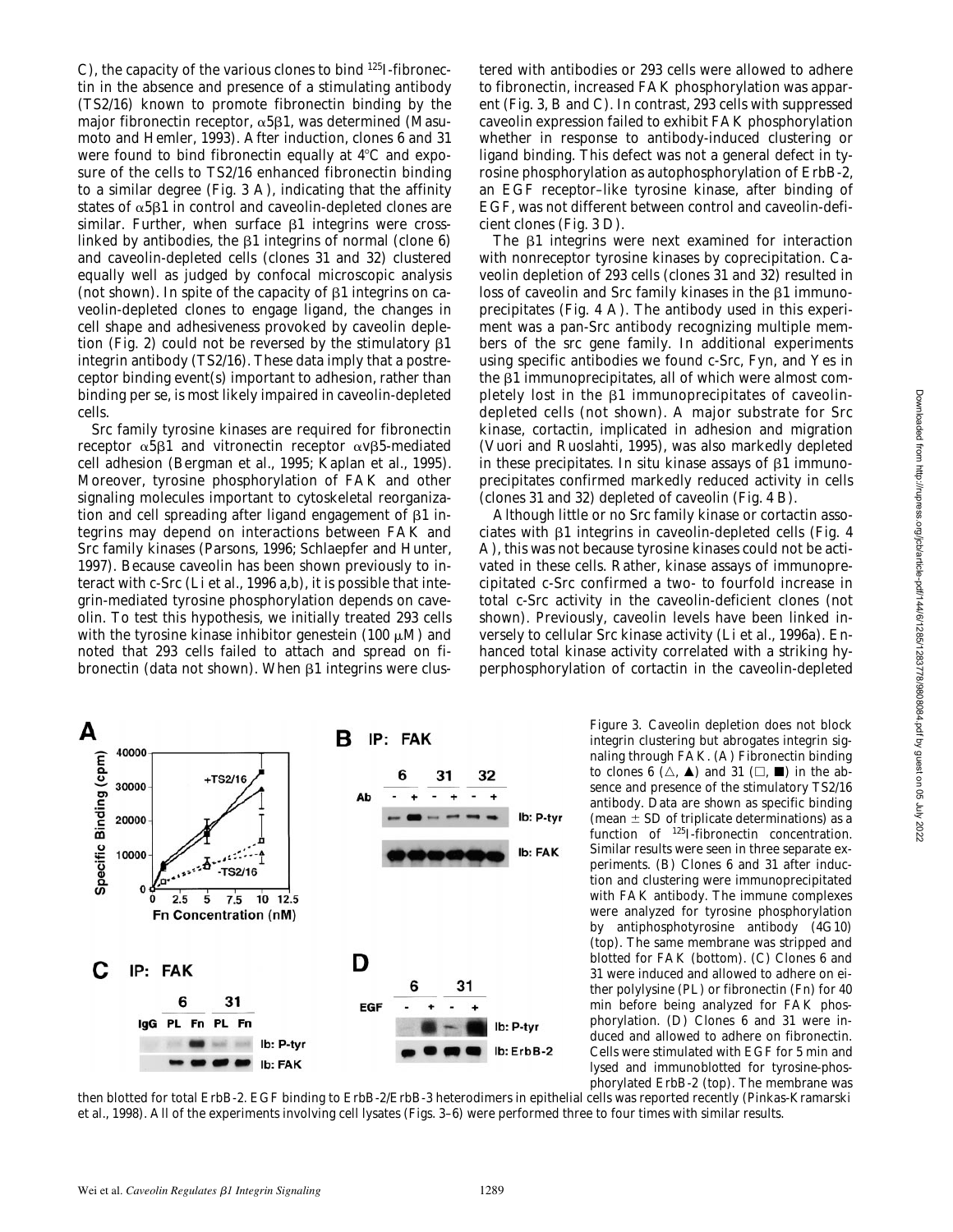

*Figure 4.* Caveolin depletion leads to loss of integrin-associated Src family kinases. (A) The top panel shows immunoprecipitates of b1 integrins of antisense caveolin 293 cells immunoblotted sequentially for caveolin, cortactin, Src family kinases, and  $\beta$ 1 integrin. The bottom panel shows immunoprecipitates of cortactin in Cd-induced 293 cells sequentially immunoblotted for phosphotyrosine, Src family kinases (pan-Src Ab), and cortactin. (B)  $\beta$ 1 integrin immunoprecipitates were assayed in situ for total Src family tyrosine kinase activity (top). The bottom panel shows the relative amounts of integrin precipitated in each sample.

clones (31 and 32) compared with the control clone 6 (Fig. 4 A). Immunoblots of the cortactin immunoprecipitates revealed increased Src family kinases associated with tyrosine-phosphorylated cortactin, possibly through Src SH2 domain (Thomas and Brugge, 1997). These data indicate that caveolin-deficient 293 cells have dysregulated Src family kinase activity and little or no tyrosine kinase activity associated with their  $\beta$ 1 integrins.

# *Caveolin Depletion Disrupts uPAR/Integrin Complexes and Abrogates uPAR-mediated Adhesion to Vitronectin*

uPAR forms complexes with  $\beta$ 1 and  $\beta$ 2 integrins and such complexes are important to uPAR-dependent adhesion to matrix vitronectin via a vitronectin binding site on uPAR (Wei et al., 1996). Caveolin is also found in  $u\text{PAR}/\beta1$  integrin complexes. To explore the functional importance of caveolin to these complexes, we created stable cotransfectants of 293 cells expressing both uPAR and the antisense full-length mRNA for caveolin-1. Several clones with inducible suppression of caveolin expression were again identified. Control clones expressing uPAR but without reduction in caveolin levels adhered avidly to vitronectin (Fig. 5 A). Clones with  $< 50\%$  the normal level of caveolin protein (clones m2–m5) adhered weakly or not at all to vitronectin (Fig. 5 A) even though uPAR and  $\beta$ 1 integrin surface expression was not changed as judged by  $FACS^{\circledast}$ analysis (data not shown). Immunoprecipitation of  $\beta$ 1 integrins coprecipitated uPAR in proportion to caveolin levels and the ability of the cells to adhere to vitronectin (Fig. 5 A), indicating that caveolin is required for stable uPAR/ integrin complexes and vitronectin adhesion. As with nontransfected 293 cells (Fig. 4), depletion of caveolin in



*Figure 5.* Caveolin is required for uPAR/ $\beta$ 1 integrin complexes and uPAR-dependent adhesion to vitronectin. (A) The bottom panel shows uPAR/293 cells expressing varying levels of antisense caveolin (clones m1–m5) tested for adhesion to vitronectin as described in Materials and Methods. The corresponding decrease in caveolin levels for each of the clones, as judged by densitometry of immunoblots, was as follows: m1, 0% decrease; m2, 83%; m3, 89%; m4, 96%; and m5, 73%. The top panel shows  $\beta$ 1 integrins of uPAR/293 cells cotransfected with antisense caveolin (clones m1–m5) immunoprecipitated and immunoblotted for relative amounts of uPAR as quantified by densitometry. (B) Immunoprecipitates of  $\beta$ 1 integrins sequentially immunoblotted for caveolin, Src, and cortactin as in Fig. 4. (C) uPAR-expressing or uPAR and caveolin–coexpressing 293 cells were detached and allowed to adhere on vitronectin (Vn) fibronectin (Fn)-coated 96-well plates. After washing, the percentage of adherent cells was quantitated by spectrophotometric absorbance of stained cells. Adhesion assays were performed three times with identical results.

uPAR/293 cells resulted in almost complete loss of Src family kinases from the  $\beta$ 1 integrin immunoprecipitates (Fig. 5 B). As expected, the caveolin-depleted uPAR/293 cells also failed to adhere to fibronectin (not shown).

In prior work, we observed that incorporation of  $\alpha 5/\beta 1$ integrins into complexes with uPAR, while stabilizing caveolin/integrin interactions, inhibited the ability of these integrins to bind fibronectin. Indeed, uPAR-transfected 293 cells had impaired fibronectin adhesion (Wei et al., 1996). In light of the critical role for caveolin in 293 cell adhesion to fibronectin (Fig. 2) and the fact that 293 cells have relatively low levels of caveolin, we considered the possibility that  $\mu$ PAR expression also inhibited  $\beta$ 1 integrin function indirectly by sequestering caveolin into uPAR/ integrin complexes. Therefore, we transfected uPAR/293 cells with wild-type caveolin-1 and assessed the capacity of these transfectants to adhere to vitronectin and fibronectin. Concurrent caveolin overexpression in uPAR/293 cells had no effect on uPAR-dependent adhesion to vitronectin but completely restored the capacity of these cells to adhere to fibronectin (Fig. 5 C). These data suggest competi-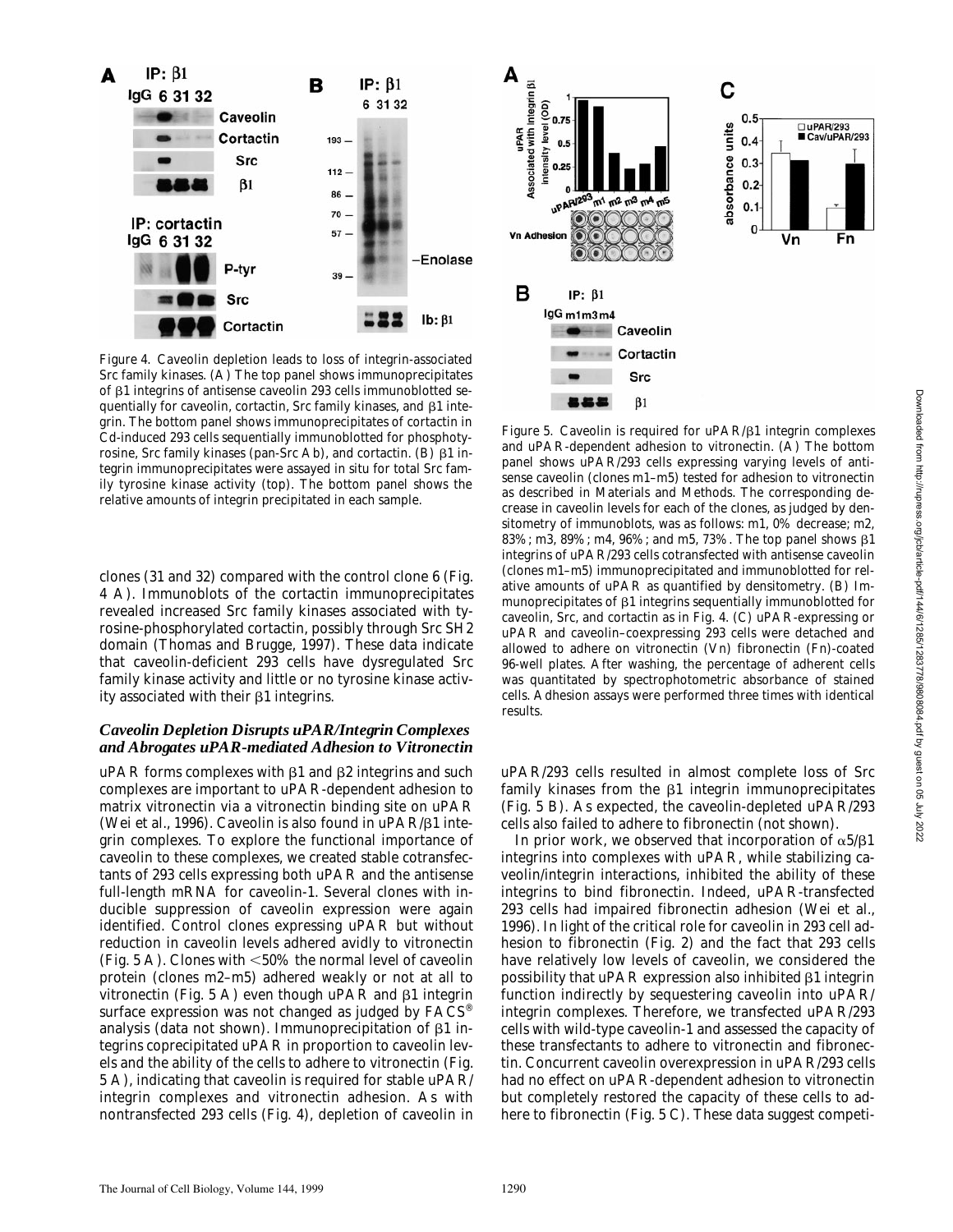tion for limited caveolin between unbound  $\beta$ 1 integrin and uPAR/b1 integrin complexes may largely explain the impaired fibronectin adhesion of uPAR-transfected 293 cells.

# *Disruption of* b*1 Integrin/Caveolin Complexes with Caveolin and uPAR-Binding Peptides*

To explore further the functional connection between caveolin and uPAR in assembly of integrin-associated signaling molecules, lysates of uPAR/293 cells were immunoprecipitated for  $\beta$ 1 integrins in the presence of either a peptide (peptide 25) (Wei et al., 1996) which disrupts uPAR/integrin associations or a peptide derived from the "scaffolding domain" of caveolin-1 (cav-1). In experiments using purified proteins, cav-1 disrupts self-oligomerization of caveolin and blocks direct interactions between caveolin and other proteins, including c-Src (Li et al., 1996a; Michel et al., 1997). Both peptide 25 and cav-1 blocked coprecipitation of caveolin with  $\beta1$  integrins in lysates prepared from either uPAR/293 cells or primary human vascular SMC (Fig. 6 A). Both peptides, but not inactive control peptides, also blocked coprecipitation of Src family kinases and cortactin with  $\beta$ 1 integrins (Fig. 6 A), verifying that the stable association of these cytoplasmic proteins with integrins is dependent upon the membrane

proteins caveolin and uPAR in these cells. Neither control peptide (peptide 36 and cav-x) had any effect on caveolin, cortactin, or Src coprecipitation with  $\beta$ 1 integrins when compared with a no peptide control (Fig. 6 A). Further, peptide 25 had no effect on coprecipitation of caveolin (or Src kinases) with  $\beta$ 1 integrins in nontransfected 293 cells (not shown), confirming the specificity of this peptide for uPAR.

Vascular SMC are known to express uPAR and  $\beta$ 1 integrins (Clyman et al., 1992; Okada et al., 1995) and we confirmed uPAR expression by immunostaining. Clustering of  $\beta$ 1 integrins resulted in uPAR coclustering, though no  $uPAR$  was detectable in these  $\beta1$  immunoprecipitates by immunoblotting (data not shown). Although complex formation of  $\beta$ 1 integrins with uPAR could be expected to inhibit fibronectin adhesion (Wei et al., 1996), SMC attach and spread well on fibronectin, mostly via  $\alpha$ 5 $\beta$ 1. As discussed above, this may be explained by the relatively high levels of caveolin in SMC as compared with 293 cells. Nonetheless, peptide 25 but not a control peptide, was found to disrupt caveolin and Src kinase associations with b1 integrins almost completely in lysates of SMC (Fig. 6 A). Therefore, we used this peptide to explore the role of caveolin in the integrin function of intact SMC. Incubation of SMC adherent to fibronectin with peptide 25 before ly-



*Figure 6.* Disruption of  $\beta$ 1 integrin/uPAR/caveolin complexes in SMC leads to loss of integrin-associated Src kinases. (A)  $\beta$ 1 integrins of uPAR/293 cells and SMC were immunoprecipitated in the presence of 100  $\mu$ M of either peptide 25 or 36, 10  $\mu$ M cav-1, or the control cav-x peptide, then sequentially immunoblotted for caveolin, cortactin, Src family kinases, and  $\beta$ 1 integrins. (B) Intact SMC were incubated with 75  $\mu$ M peptide 25 or control 36 and then immunoprecipitated with  $\beta1$  integrin antibodies and the precipitates immunoblotted sequentially for Src kinases and  $\beta$ 1 integrins. SMC were also pretreated with peptides as above and plated onto polylysine (PL) or fibronectin (Fn) for 30 min at  $37^{\circ}$ C. Lysates were immunoblotted for total MAPK and phosphorylated MAPK as an indicator of the active kinase. (C) SMC were placed in the upper chambers of Transwell inserts undercoated with fibronectin in the presence of peptide 25 or 36 at concentrations indicated in the figure. SMC on the filter bottom were counted after 24 h. The assay was done three times and the data are expressed as mean  $(\pm SD)$ percent inhibition by either peptide.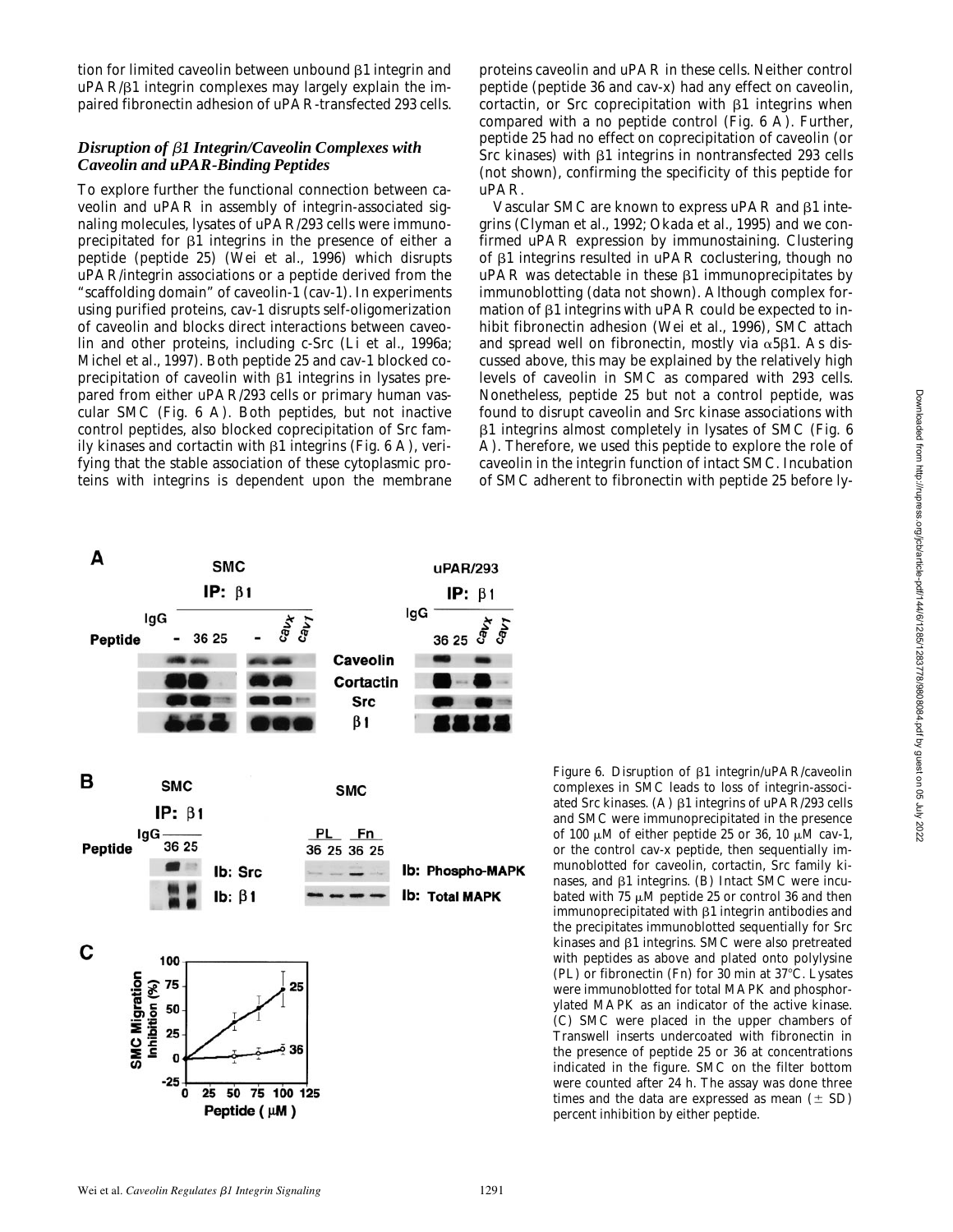sis resulted in loss of Src kinases (as well as caveolin) in the  $\beta$ 1 immunoprecipitates (Fig. 6 B). Consistent with the loss of signaling molecules, integrin-dependent MAPK activation was also blocked by peptide 25 (Fig. 6 B). It should be noted that the pathway of integrin and uPAR– dependent MAPK activation in these cells is not yet defined. Although MAPK is reproducibly phosphorylated within 30 min of fibronectin attachment, we can detect no Shc or FAK phosphorylation (not shown). The inhibitory effects of the peptide on association of Src family kinases with integrins was correlated with loss of integrin function. Although neither peptide blocked adhesion, peptide 25 delayed SMC spreading on fibronectin and blocked migration of human SMC across microbore filters to fibronectin-coated surfaces (Fig. 6 C), consistent with its effect on integrin signaling.

# *Discussion*

Expression of the capacity of integrins to mediate cellular adhesion has several distinct facets: (a) the conformational state of integrins, affecting the affinity of ligand binding; (b) ligand-induced integrin clustering, enhancing the strength of attachment and promoting interactions between kinases and their substrates important to signal transduction; and (c) signaling itself, activating a cascade of events leading to organization of the cytoskeleton and cell spreading (Schwartz et al., 1995; Burridge and Chrzanowska-Wodnicka, 1996; Parsons, 1996). Numerous in vitro studies and recent evaluations of mice with targeted deletions in nonreceptor tyrosine kinases implicate FAK and Src family kinases as key mediators of integrin signaling (Furata et al., 1995; Ilic et al., 1997; Meng and Lowell, 1998). Thus, the molecular events leading to assembly and activation of these kinases surrounding integrins are important determinants of integrin function. This conclusion has focused much attention on nonintegrin membrane proteins which might regulate this process and our data identify one such protein as caveolin. While caveolin does not affect integrin expression or the intrinsic capacity of  $\beta$ 1 integrins to bind fibronectin (Figs. 2 and 3), caveolin is required for the normal assembly of adhesion plaques which develop in response to ligand engagement and integrin clustering. In the absence of sufficient  $\beta1$  integrin–associated caveolin, there is loss of integrin-associated Src kinase activity, little or no FAK activation after ligand binding, and impaired association of integrins with structural proteins such as tyrosine-phosphorylated cortactin important to  $\beta$ 1 integrin– dependent adhesion (Fig. 4). As a result, the characteristic accumulation of enzymes and structural proteins which comprise integrin-dependent adhesion sites fails to develop (Fig. 2).

Our results confirm and extend the recent findings of Wary and colleagues (1998) that caveolin expression is required for the association of Fyn kinase with  $\beta$ 1 integrins and ligand-dependent Shc phosphorylation. These investigators began with cells (Fisher rat thyroid cells) expressing little or no caveolin or  $\alpha$ 5 integrin and transfected both proteins. They found that physical association of the Src family kinase Fyn with  $\alpha 5/\beta 1$  required concurrent coexpression of caveolin-1. Fyn but not Src was required for  $\alpha$ 5/ $\beta$ 1-dependent Shc phosphorylation. Beginning with cells having functional  $\beta1$  integrins and expressing caveolin-1, we suppressed caveolin expression and found  $\beta$ 1 integrin association with several Src family kinases to be completely dependent on caveolin. In both cases, deficient  $\beta$ 1 integrin–associated Src family kinase activity led to correspondingly marked changes in integrin function. Together, these findings indicate caveolin is a general regulator of  $\beta$ 1 integrin function.

How does caveolin promote integrin signaling? Although our understanding is incomplete, we favor a model (Fig. 7) in which caveolin functions primarily to sequester Src family kinases in an inactive configuration at sites proximate to integrins, promoting their presentation to integrins and activation during ligand-induced integrin clustering. Caveolin has been shown previously to interact predominantly with the inactive form of Src and to reduce Src activity when overexpressed in 293 cells, perhaps by sequestering Src kinases from activating phosphatases and substrates (Li et al., 1996b; Rodgers and Rose, 1996). Consistent with this model, caveolin-deficient 293 cells were found to have two- to fourfold higher levels of basal c-Src kinase activity (not shown) and to exhibit striking hyperphosphorylation of a major Src substrate, cortactin (Fig. 4). If one function of caveolin is to suppress basal Src ki-



Downloaded from http://rupress.org/jcb/article-pdf/144/6/1285/1283778/9808084.pdf by guest on 05 July 2022

*Figure 7.* Model for regulation of  $\beta$ 1 integrin signaling by caveolin. The model indicates that caveolin binds and maintains Src family kinases in an inactive configuration (dark shade) proximate to a fraction of  $\beta$ 1 integrins (complex is encircled). Whether these complexes exists in caveolae as signaling units or separately from caveolae is currently unknown (see text). Ligand engagement of integrins and clustering of caveolin along with integrins results in homo-oligomerization of caveolin and release of Src kinases from caveolin. This in turn allows Src kinases to activate (light shade) through a phosphatase and/or through direct binding to substrates at the developing focal contact site. Available evidence suggests that Fyn kinase may primarily function in MAPK activation whereas Src/Yes may primarily function to activate FAK and phosphorylate other cytoskeletal proteins leading to the organization and development of an adhesion plaque. The model also proposes that as integrins activate in response to ligand-induced clustering, uPAR moves into the complexes enriching them with caveolin and its associated signaling molecules. The importance of uPAR, when present, to the complexes is illustrated by the ability of uPAR-binding peptides to disrupt signaling through  $\beta1$  integrins in SMC (Fig. 6).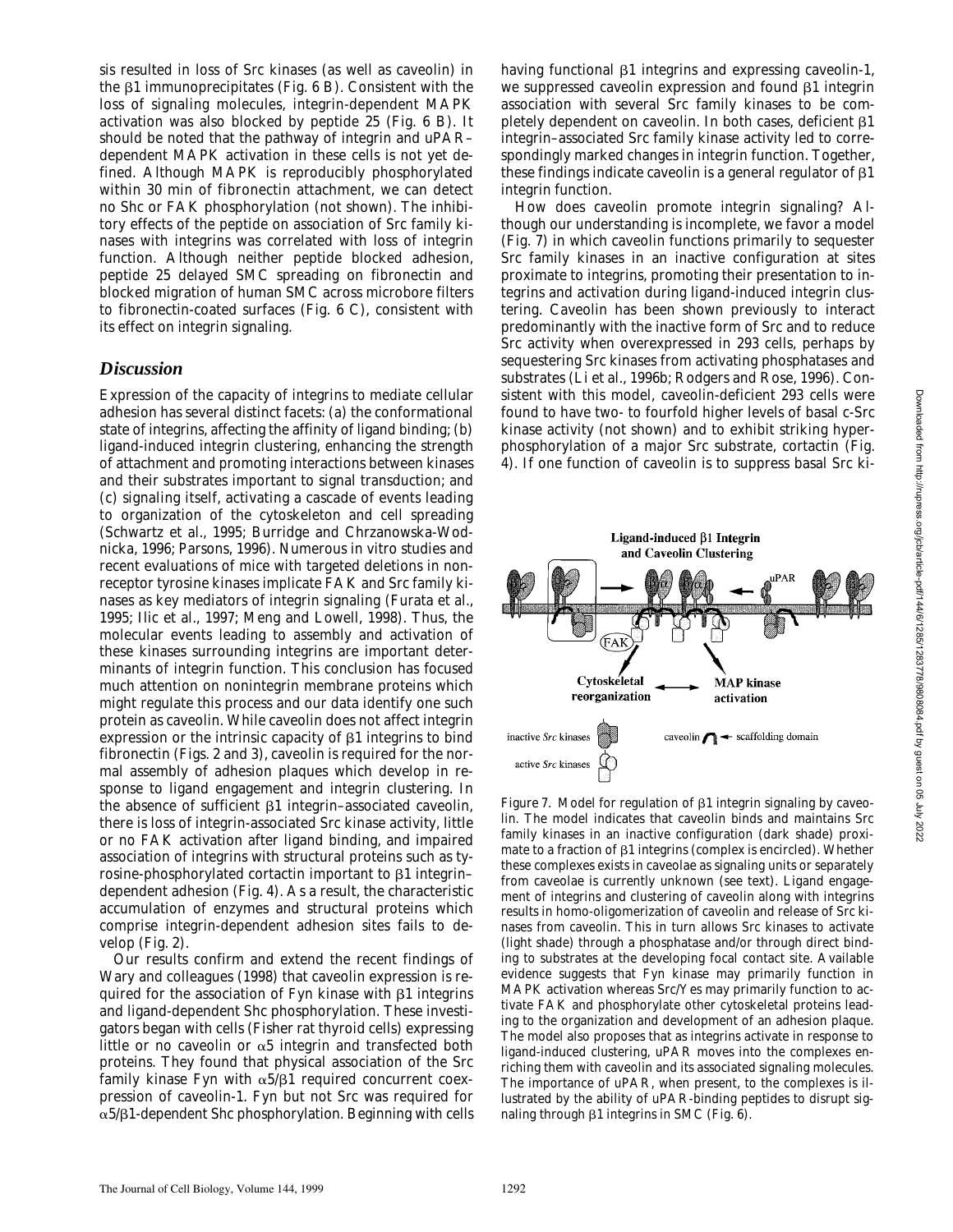nase activity, the model in Fig. 7 also offers a possible molecular explanation of how caveolin contributes to Src family kinase activation as a consequence of integrin clustering. Caveolin interactions with Src family kinases are thought to occur through the same membrane proximal sites on caveolin as those involved in formation of caveolin homo-oligomers (Okamoto et al., 1998). Because coclustering of caveolin with integrins (Fig. 1) could be expected to favor caveolin homo-oligomer formation, integrin clustering is likely to modify the physical interaction of caveolin with Src kinases. This may lead to outright release of these kinases from caveolin (as shown in Fig. 7) and/or an altered, more accessible position of these kinases in the cluster favoring their activation through contact with substrate or through a phosphatase. In either case, these studies directly implicate caveolin function in the membrane proximate events of ligand-induced,  $\beta$ 1 integrin–dependent tyrosine kinase activation. As caveolin levels are reportedly low in a number of transformed cells (Koleske et al., 1995; Okamoto et al., 1998), our data raise the possibility that low caveolin levels contribute to the defective fibronectin adhesion and matrix assembly seen in many cancer cells and thought to be important to their metastatic potential (Hynes, 1992; Schwartz, 1997).

A further implication of the studies reported here and the recent studies of Wary and colleagues (1998) is that Fyn and Src may have overlapping but distinct roles in  $\beta$ 1 integrin signaling: Fyn being primarily required for Shc phosphorylation and activation of an MAPK-dependent growth pathway and Src being primarily required for FAK and cytoskeletal phosphorylation and assembly of focal adhesion sites. This concept is supported by results of prior studies examining mice deficient in the negative regulator of Src family kinase activity, Csk (Thomas et al., 1995). Fibroblasts from Csk $-$  embryos exhibit hyperphosphorylation of adhesion sites and striking hyperphosphorylation of cortactin, reminiscent of that seen in caveolin-deficient cells (Fig. 4). The hyperphosphorylation of adhesion sites and cortactin was largely corrected by crossing the Csk $-$  mice with Src $-$  mice but not by crossing with Fyn- mice, again implicating Src as primarily being involved in regulation of integrin-dependent adhesion. Clearly this is an oversimplification since we also observe Yes as well as Fyn and Src in  $\beta$ 1 integrin/caveolin complexes and even kinase-inactive Src can promote focal contact assembly in Src- cells (Kaplan et al., 1995). Still, these recent studies support the possibility that different members of the *src* gene family have favored roles in integrin signaling even in cells expressing multiple family members.

The structural basis for the association between caveolin and  $\beta$ 1 integrins is uncertain. First, most if not all cellular caveolin is reportedly found in purified caveolae (Lisanti et al., 1994; Schnitzer et al., 1995). Although integrins have not been observed in purified caveolae, when we subject 293 cells to mechanical lysis, sonicate, and centrifuge the postnuclear supernatant through a sucrose gradient, caveolin in 293 cells appears at the 5/35% sucrose interface, typical for that reported for caveolae preparations in 293 and other cells (Song et al., 1996; Ikezu et al., 1998). Almost all of the  $\beta$ 1 integrins appear in the fractions containing caveolin (Yang, X., unpublished observation). These findings are consistent with the scenario that  $\beta$ 1 integrin/

caveolin/Src family kinase complexes (encircled in Fig. 7) exist as signaling units in caveolae and separate from caveolae in response to ligand-induced clustering and cytoskeletal reorganization. However, the exact composition of caveolae remains controversial and appears strongly dependent on the method of purification (Lisanti et al., 1994; Schnitzer et al., 1995; Mineo et al., 1996; Stan et al., 1998). An alternative possibility is that some fraction of caveolin traffics outside caveolae, as has been argued by Wary and colleagues (1998). This will be an important issue for future experiments. In either case, the fraction of  $\beta$ 1 integrins which colocalize and cocluster with caveolin (Fig. 1) appears to be critical to  $\beta$ 1 integrin signaling.

Whether  $\beta$ 1 integrins directly bind caveolin is also uncertain. Wary and colleagues (1998) reported that the  $\alpha 5$ transmembrane domain was required for coprecipitation of  $\alpha$ 5/ $\beta$ 1 and caveolin. However, no direct binding has been demonstrated. Most if not all other proteins that are reported to bind caveolin bind sequences of caveolin that are membrane proximal but in the cytoplasmic compartment (Okamoto et al., 1998). Indeed, in SMC we observed a peptide comprised of a membrane proximal region of caveolin (amino acids 82–101) blocking coprecipitation of caveolin with  $\beta$ 1 integrins (Fig. 5). Thus, it is uncertain whether  $\beta$ 1 integrins and caveolin directly bind or associate indirectly through a common affinity for certain membrane lipids or a third protein such as uPAR which may directly interact both with integrins and cholesterol-rich lipid domains enriched in caveolin. The physical basis for the association of  $\beta$ 1 integrins and caveolin also requires further investigation.

The marked inhibition of  $\beta$ 1 integrin function by uPARbinding peptides in human SMC (Fig. 6) is remarkable. Although we could detect uPAR in SMC by immunostaining and could cocluster uPAR along with  $\beta$ 1 integrins, no  $uPAR$  was detected in the  $\beta1$  immunoprecipitations of SMC. This suggests the association of  $\mu$ PAR with  $\beta$ 1 integrins and caveolin in these cells is relatively weak. There also appears to be a stoichiometric excess of  $\beta$ 1 integrins compared with uPAR in SMC. Thus, it is surprising that the coprecipitation of most caveolin- and integrin-associated Src kinases with  $\beta$ 1 integrins would be blocked by peptide 25, raising the possibility of an in vitro artifact. This is an unlikely explanation for the findings because the uPAR-binding peptide (peptide 25), but not two control peptides (peptide 36 and a scrambled version of peptide 25), also had clear biochemical and functional effects on intact SMC. Prior treatment of SMC with the active peptide blocked Src kinase association with  $\beta$ 1 integrins and inhibited both signaling and migration of the cells on fibronectin (Fig. 6). These results indicate that, although not intrinsically required for the function of integrin/caveolin (Fig. 2), the presence of uPAR organizes caveolin and its associated signaling molecules in an interdependent manner such that integrins, caveolin, and uPAR form a unit promoting integrin function. Perhaps this is possible because only a fraction of  $\beta$ 1 integrins associates with caveolin (Fig. 1) and uPAR associates mainly with activated integrins (Wei et al., 1996). As indicated in Fig. 7, integrin activation initiated by ligand-induced integrin clustering may promote formation of these signaling complexes. Similar mechanisms may account for observations that uPAR